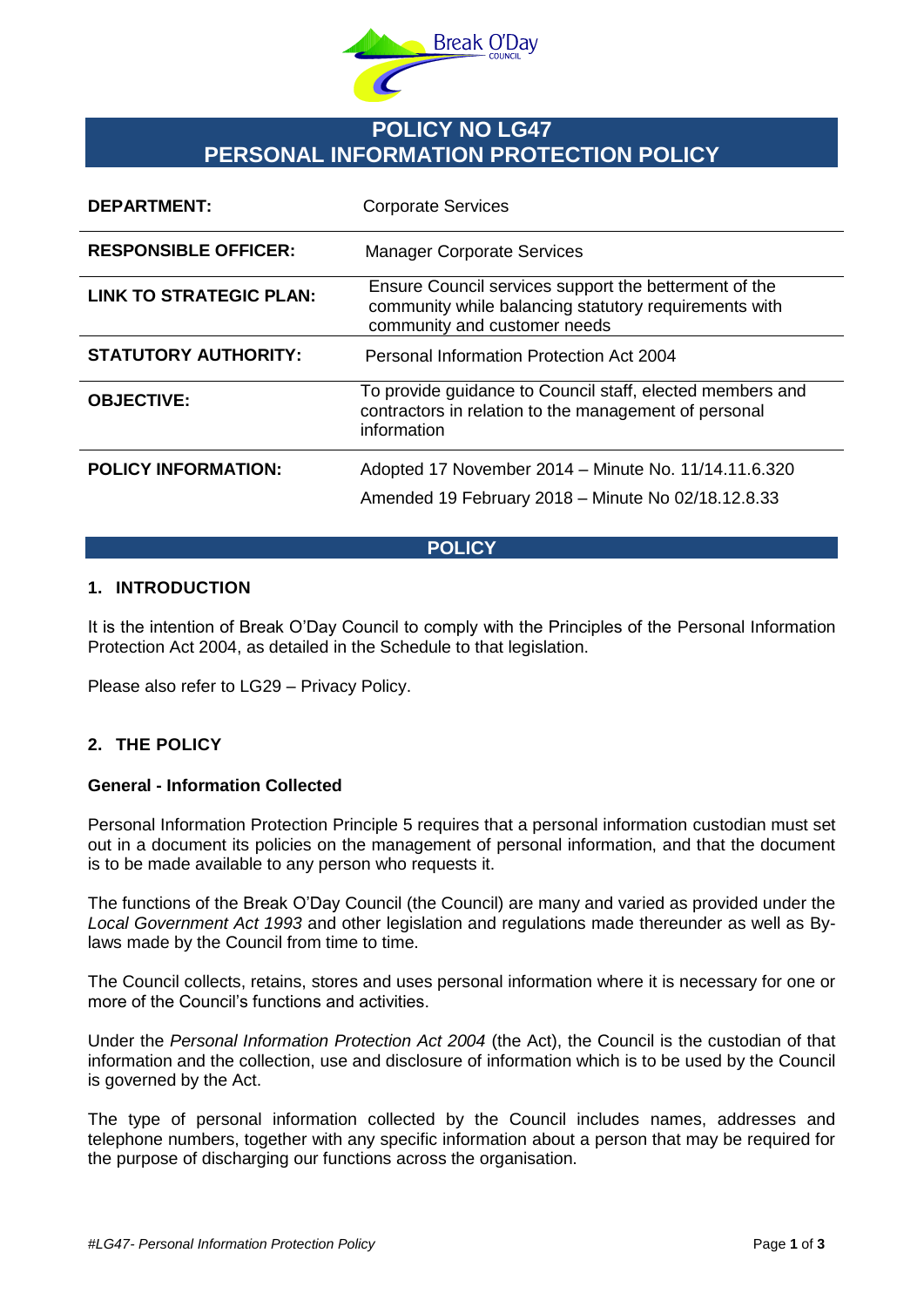

The Council is committed to upholding the right to privacy of all individuals who have dealings with the Council and endeavours to ensure that the personal information we hold is accurate, complete and up to date. Where practicable, we will check on the accuracy of your personal information before we use it.

## **Sensitive Information**

Sensitive Information includes information relating to health, criminal record, racial origin and sexual preferences.

Generally, the Council will only collect sensitive information with consent of the person if it is necessary, or if the collection of that information is required or permitted by law.

#### **Anonymity**

If a person is making a general enquiry, it may not be necessary to identify themselves however identification may be required if a person is making a specific enquiry, wishing to use a Council service or making an application to the Council.

# **Access to and Correction of Information Collected**

The Act provides that a person can access personal information about them that is held by the Council.

A person who considers the personal information to be incorrect, incomplete, out of date or misleading, can request that the information be amended which will be processed in accordance with the provisions of the *Right to Information Act 2009*.

Depending upon the nature of the request a fee may be charged for this service.

A person who is not satisfied with the handling or outcome of a request for access to or correction of personal information, can lodge a complaint with the Ombudsman.

# **Use and Disclosure of Personal Information**

The Council will only use personal information for the purposes for which it was collected unless with the consent of the person or if required or authorised by law.

The Council will not reveal personal information to third parties outside the Council for their independent use unless authorised to do so, or the disclosure is required by a Court or Tribunal or allowed by law.

For example, there may be a need or requirement to disclose some or all information Council collects to contractors and agents of the Council, law enforcement agencies, courts, or other public sector bodies, or other authorised organisations under any relevant legislation.

The Council does not sell, trade or make available personal information to others.

The Act permits the disclosure of "basic personal information" (that is, name, address, date of birth and gender) to other public sector bodies where necessary for the efficient storage and use of information.

Some personal information Council has collected may be used in research, statistical analysis, state or national reporting, awareness programs, public statements or training, but not in a way which would identify the person to whom it relates.